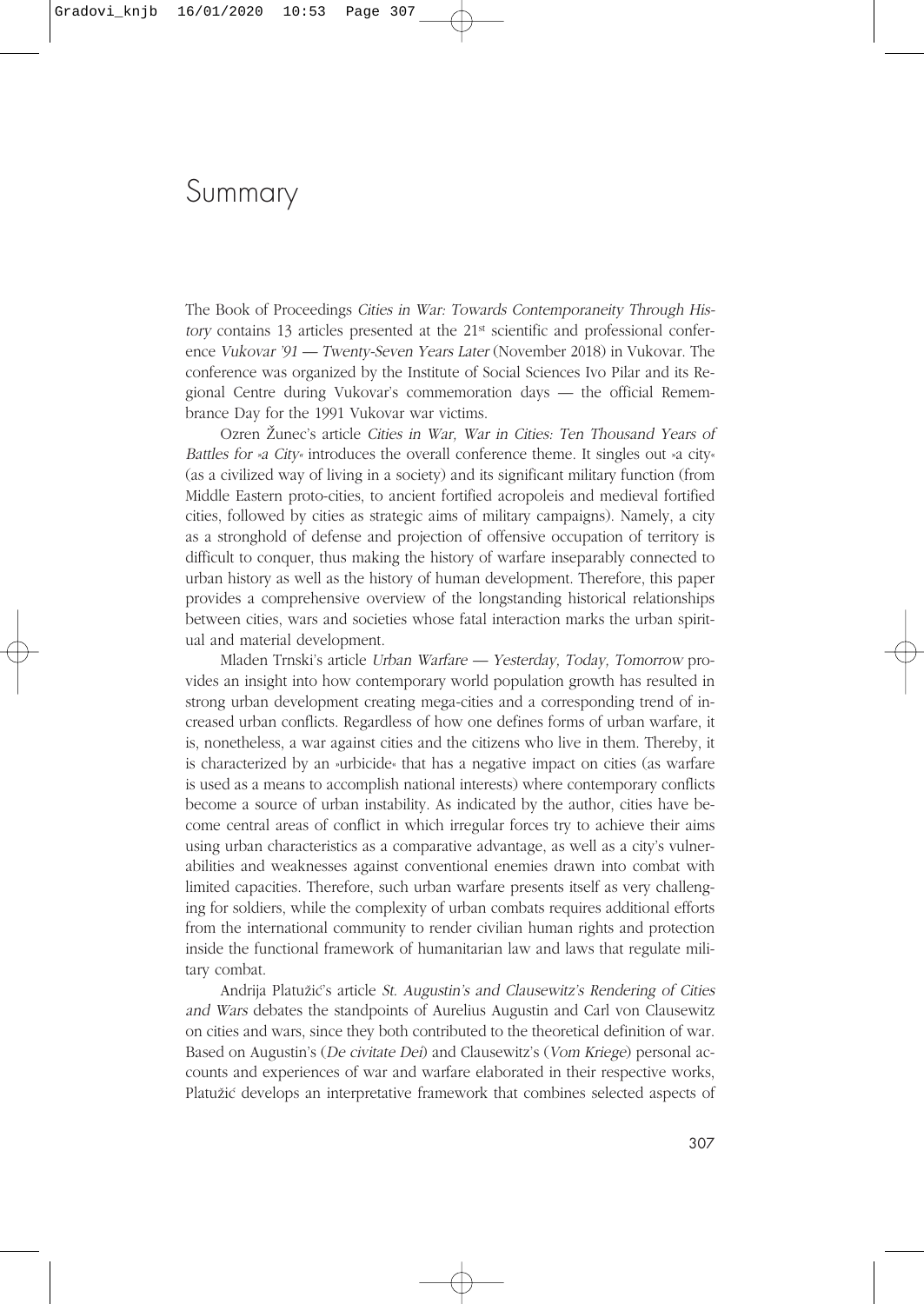both theoreticians which enables him to question contemporary relationships and deliberations related to wars in cities.

Mirko Bilandžić's article Urban Terrorism: From National to Urban Security and Back states that terrorism in cities is a historical constant — from the Roman destruction of Carthage, and the bombardment of Hamburg and Dresden by the Allies, as well as the atomic strikes on Hiroshima and Nagasaki. Those examples thus represent terrorist strikes on cities as a form of state terrorism with elements of urbicide, same as the Russian destruction of Grozny (the capital city of the Chechen Republic) and the Israeli destruction of settlements under the Palestinian self-government. Therefore, contemporary terrorist acts are frequently executed in urban areas targeting city locations, mainly committed by non-state terrorist organizations. However, scholarly research into terrorism is insufficient and short of a comprehensive understanding and theoretical underpinning of the very concept and generic terms used to interpret its modern social practices. As indicated by the author (based on the two presented case studies of Belfast and London), a functional answer to urban terrorist challenges thus requires counter-terrorist strategies which then inadvertently transform the city environment into securitized and militarized urban areas.

Davor Marijan's article A City Within the Yugoslav Military Doctrine and Wars in Croatia and Bosnia and Herzegovina 1991—1995 provides an answer to the question whether is it possible to draw connections between the Yugoslav doctrine on cities and wars conducted in Croatia and Bosnia and Herzegovina. All subsequent armies established during the former Yugoslav state disintegration are strongly connected to the previous system's way of organization, human resources development and warfare doctrine. Based on the archival documentation of the doctrines used in strategic warfare and people's self-defense and social protection in the 1980s, as well as the experiences of organized military exercises by Yugoslav territorial units in Croatia, the author points out the central place urban settlements have in such a context. In doing so, Marijan outlines how pre-war Yugoslav theory impacted warfare practices in Croatia and Bosnia and Herzegovina. In the Croatian case, he bases his analysis on Vukovar, Osijek, Vinkovci and Dubrovnik, and in Bosnia and Herzegovina's case on Sarajevo, Mostar and smaller cities in central Bosnia.

Nikica Barić's article Vukovar Under Serbian Occupation 1991—1995, based on archival records, published literature and public newspapers, provides an insight into the principal characteristics of Vukovar's state during the Serbian occupation — from its fall into the arms of the Yugoslav People's Army and Serbian forces in November 1991 until the summer of 1995, after the Croatian military operation Storm. Barić summarizes the general features of the Serbian authorities' regime in Vukovar for the period based on analyzed resources.

Danijel Jelaš's article Late Medieval Urban Settlements of the Vukovo County in the Warfare Context is focused on the study of the late medieval Kingdom of Hungary marked by wars with the Turkish Empire (along with dynastic struggles). The Vukovo county as a bordering region in such a context was therefore shaped by numerous conflicts with profound impact on the development of its urban settlements.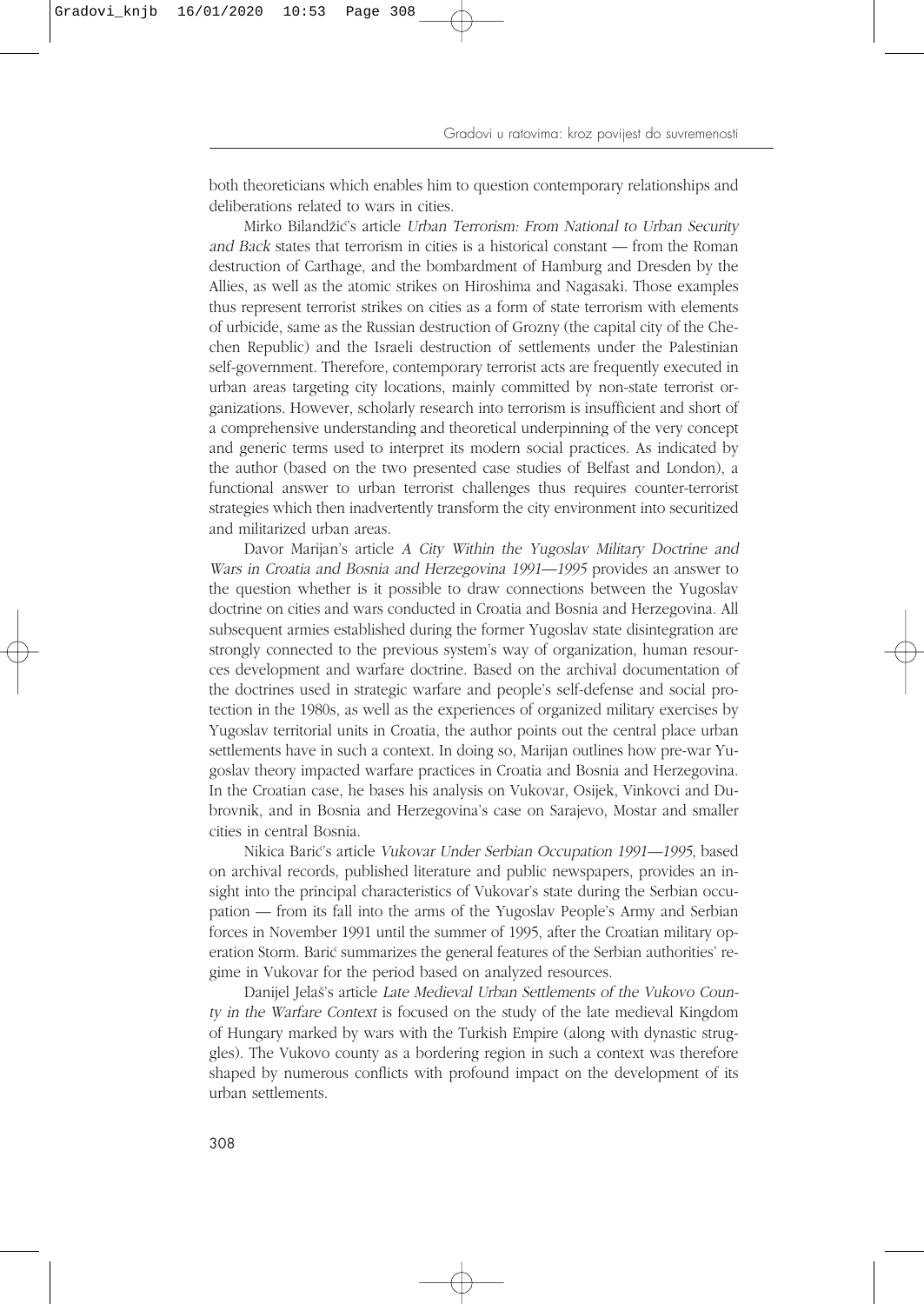## Summary

Hrvoje Kekez's article The City, the Bordering and the Small War: Dynamic Fluctuation of the Role and the Military and Strategic Significance of Slunj in the Defensive War Against the Turks in the Second Half of the  $16<sup>th</sup>$  Century and the Beginning of the  $17<sup>th</sup>$  Century explores the transformation of Slunj as a city under constant threat of Turkish invasions in Croatian territories. Namely, Kekez outlines Slunj's functional transformation — from the landed estate capital to an important borderline fortress — due to the geostrategic changes of the warfare with the Turkish Empire.

Arijana Kolak Bošnjak's article Osijek in the 1848/49 War analyzes the military circumstances in which the city of Osijek found itself after the Hungarian siege in October 1848, and later on in February 1849 when it was conquered by the Royal Army, thus providing an insight into the military and political deliberations of the time which are now questioned in light of new scholarly evidence.

Marica Karakaš Obradov's article Destruction of Cities and Civilian Suffering in Croatian Territory During the Second World War Anglo-American Air Strikes, discusses WW2 military actions of the Allies in South-Eastern and Central Europe as she focuses on the Dalmatian Coast and the bombardment of all large cities in that area at the end of 1943 and provides an overview of the destruction of settlements in Croatian northern regions (spring 1944). In her conclusion, Obradov points out that next to great human losses, there was extensive damage to urban infrastructure because of the Allies' air strikes as several cities were obliterated and permanently removed from the urban landscape.

Darian Godić's article Civilian and Military Relations of the Yugoslav People's Army and Insurgent Serbs — A Case Study of the Occupied Lika Municipality provides an insight into the relationships developed by civic institutions of insurgent Serbs in the Lika region and the Yugoslav People's Army. Even though scarcely populated and underdeveloped, the Lika Municipality nonetheless had settlements with a predominantly Serbian population that, helped by the Serbian population in Northern Dalmatia, started the so-called log revolution. The rebelled municipalities however did not have the capacity (human or material) to confront Croatian authorities up until they received support from the Yugoslav People's Army in 1991 and proclaimed a »state of emergency«. Thus, Serbian insurgent authorities were ill-equipped to manage their state of affairs under war circumstances, a task which was then overtaken by the Yugoslav People's Army, resulting in limited and often negative effects on warfare performance in the Lika region.

Ivo Turk's article Demographic Dynamics of Croatian Cities Occupied During the Homeland War emphasizes to what extent and how the Homeland War negatively affected demographic circumstances in Croatia. Namely, the already present negative demographic processes worsened due to the war, and the overall population decrease is marked by indirect causes such as enemy occupation. Therefore, Turk provides an insight into the demographic dynamics in occupied urban settlements compared to non-occupied ones in order to emphasize to what extent occupation negatively influenced present population trends in Croatia.

–urica Pardon's article If We Ascend to Heaven, Why Do We Die for the Sake of the Land? Biblical Faith and Patriotism debates a crucial issue in the con